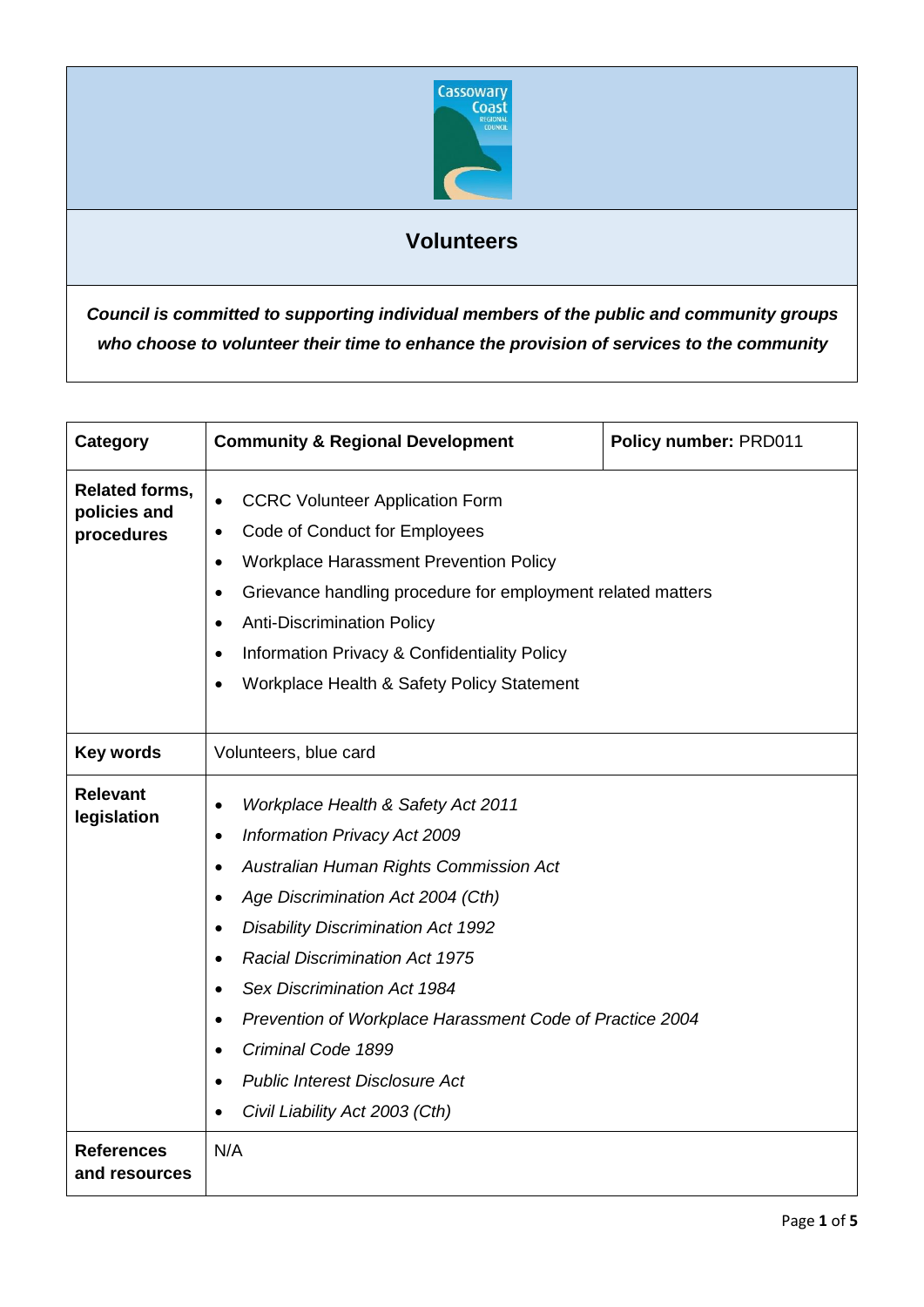|             | <b>Review due by   Community Services</b> | Date: 23 June 2019     |
|-------------|-------------------------------------------|------------------------|
| Approved by | <b>Council Resolution 1285</b>            | Date: 23 June 2016     |
| Approved by | Council Resolution 0517                   | Date: 28 November 2013 |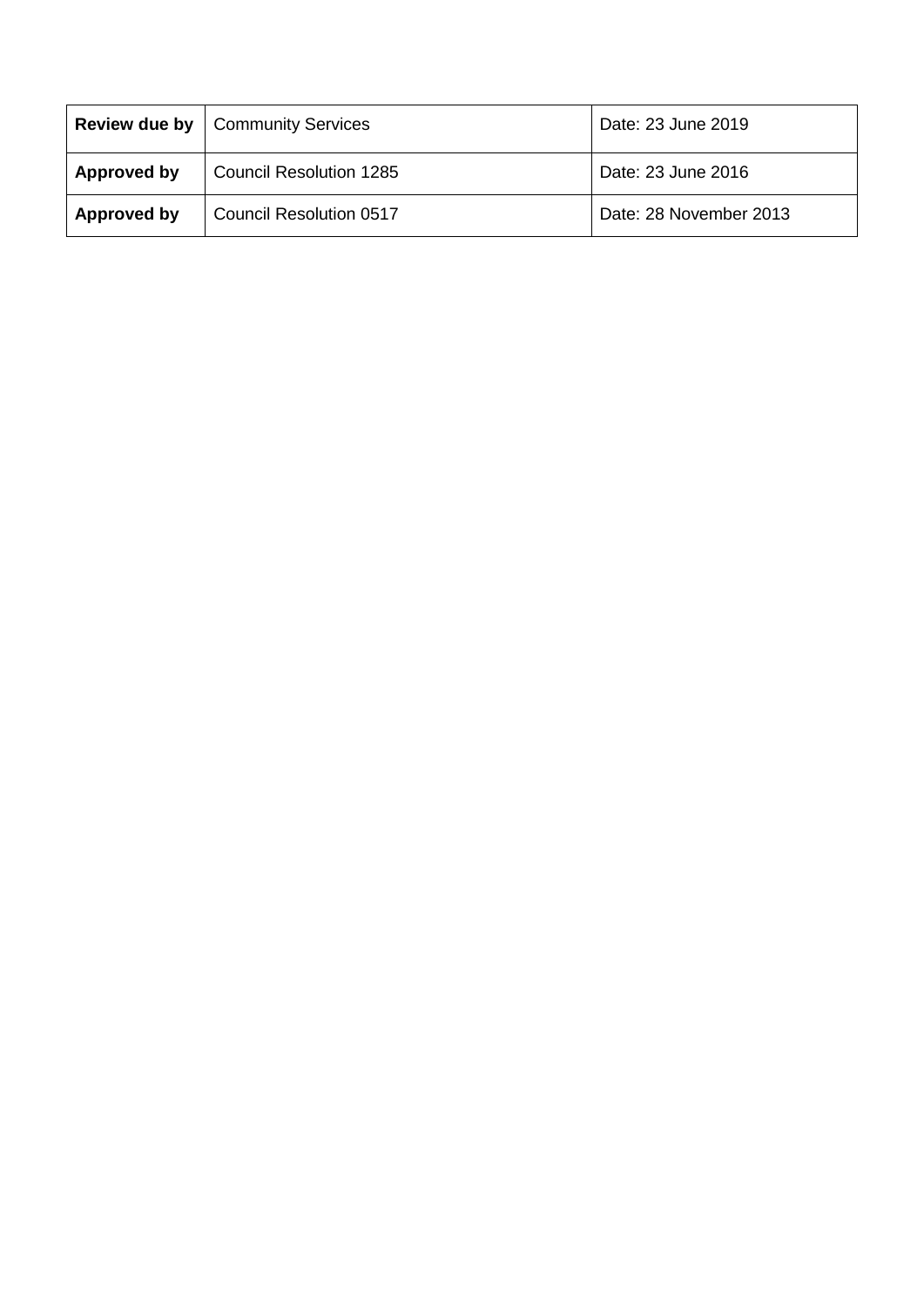## **VOLUNTEERS POLICY**

## **1. Purpose**

Council is committed to supporting individual members of the public and community groups who choose to volunteer their time to enhance the provision of services to the community.

## **2. Scope**

This policy applies to all Council staff involved in the engagement of volunteer workers, and to all members of the public and community groups who perform voluntary work for council. This policy does not include:

- Any volunteering activities undertaken by Council employees or contractors
- Work for the Dole, Work Experience, Green Corps or other labour workplace/funded arrangements
- Other volunteer organisations such as local Progress Associations etc

## **2.1 Responsibility**

The Chief Executive Officer, Directors and Managers are responsible for ensuring this policy is understood and adhered to by all councillors and staff.

Department Managers are responsible for the authorisation of the engagement of volunteer workers.

Supervisors of Volunteers are responsible for:

- the recruitment, selection and task site specific induction of volunteer workers;
- forwarding electronic copies of Volunteer Worker Agreements to the Human Resources department for retention in the Register of Volunteers;
- retaining all documentation relevant to the volunteer workers; and
- providing ongoing supervision and, where necessary, training of volunteer workers in their respective areas.

The Human Resources department is responsible for maintaining the Register of Volunteers.

#### **3. Definitions and principles**

*Blue Card* – a card issued to adults confirming suitability to working with children. This card must be held by volunteer workers and/or supervisors where specified in a position description or otherwise directed or required by law.

*Volunteer* – a person who wishes to contribute to the community in useful and meaningful ways by undertaking activities of his/her free will, or to gain work experience, without monetary reward. Activities undertaken by volunteers will compliment rather than replace the activities of paid council staff.

**Short Term Volunteer** - for the purpose of this policy, is defined as a person who volunteers on a once off, short term or ad hoc basis, often as part of a community event.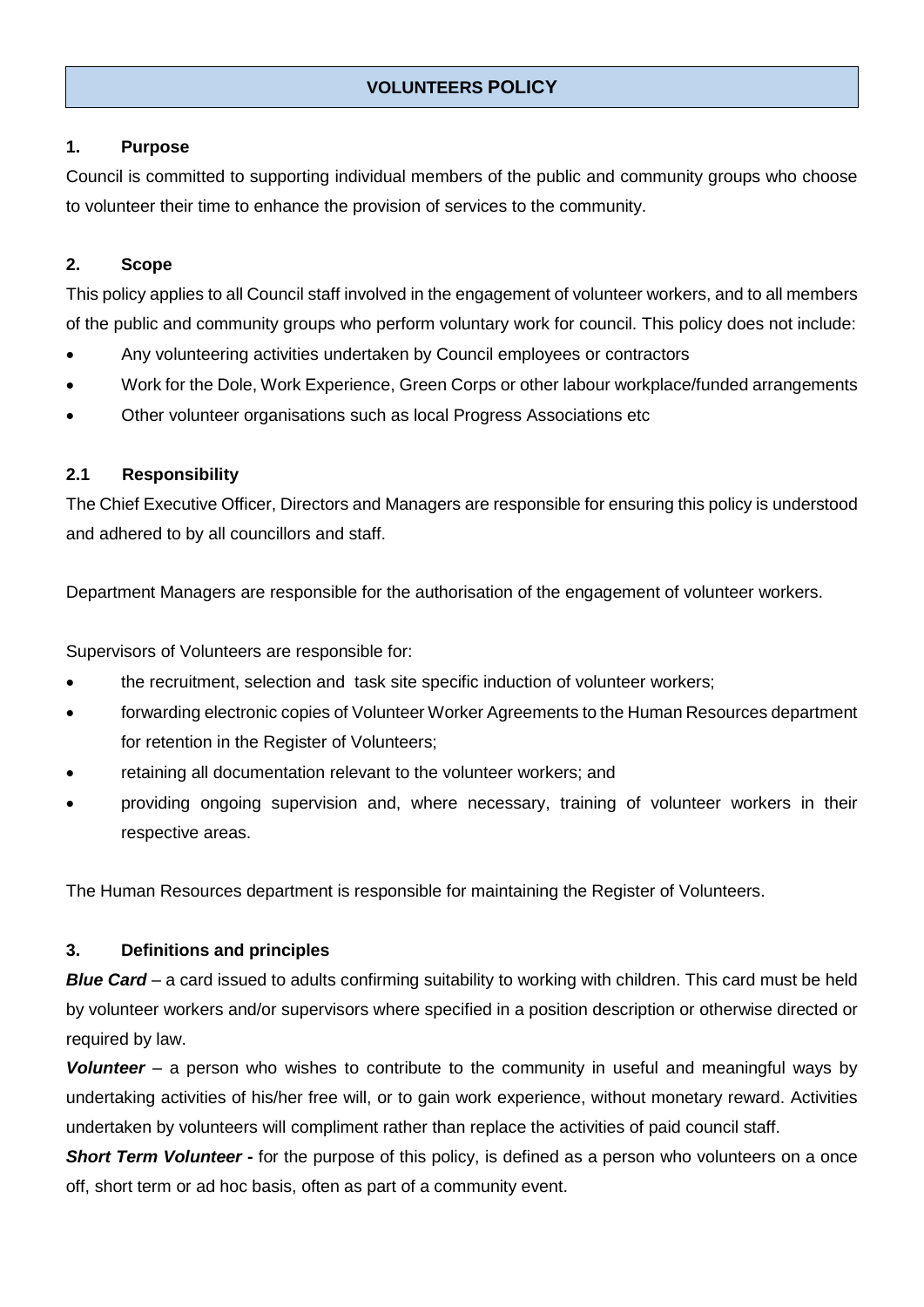## **3.1 Principles**

Voluntary positions are not to be created as an alternative to the appointment of paid employees and such work undertaken by a volunteer is not to replace work which would normally be completed by a paid employee.

Volunteer workers are obligated to observe the same standards of conduct as are expected of paid council staff.

## **4. Procedure**

Department Managers may consider the use of volunteer positions to enhance service delivery to customers of council.

The following conditions apply prior to engaging a volunteer worker:

- volunteers under 15 years of age will only undertake work suitable to their age and will be required to provide a consent form signed by their parents or guardian. The consent form must include details as to the nature of the volunteer work to be undertaken;
- background checks must be conducted to confirm the validity of claimed relevant qualifications; and
- background checks of other aspects such as criminal history and currency of Blue Card (working with children) must be conducted where specified in a position description or otherwise directed or required by law.

Consideration must be given to the candidate's:

- knowledge and skills in the required field;
- physical ability to perform the range of tasks required; and
- motivation for undertaking the voluntary work.

#### **4.1 Volunteer Workers:**

At all times when performing work on behalf of council, volunteers:

- must comply with all council policies and procedures including but not limited to the Workplace Health and Safety Policy Statement and Code of Conduct for Council Employees;
- who are required to work with children under the age of 18 are required to have completed a Working With Children check and hold a current suitability card (Blue Card);
- will not be issued with council supplied clothing unless otherwise required for compliance with workplace health and safety requirements or for promotional purposes associated with a specific event or program; and